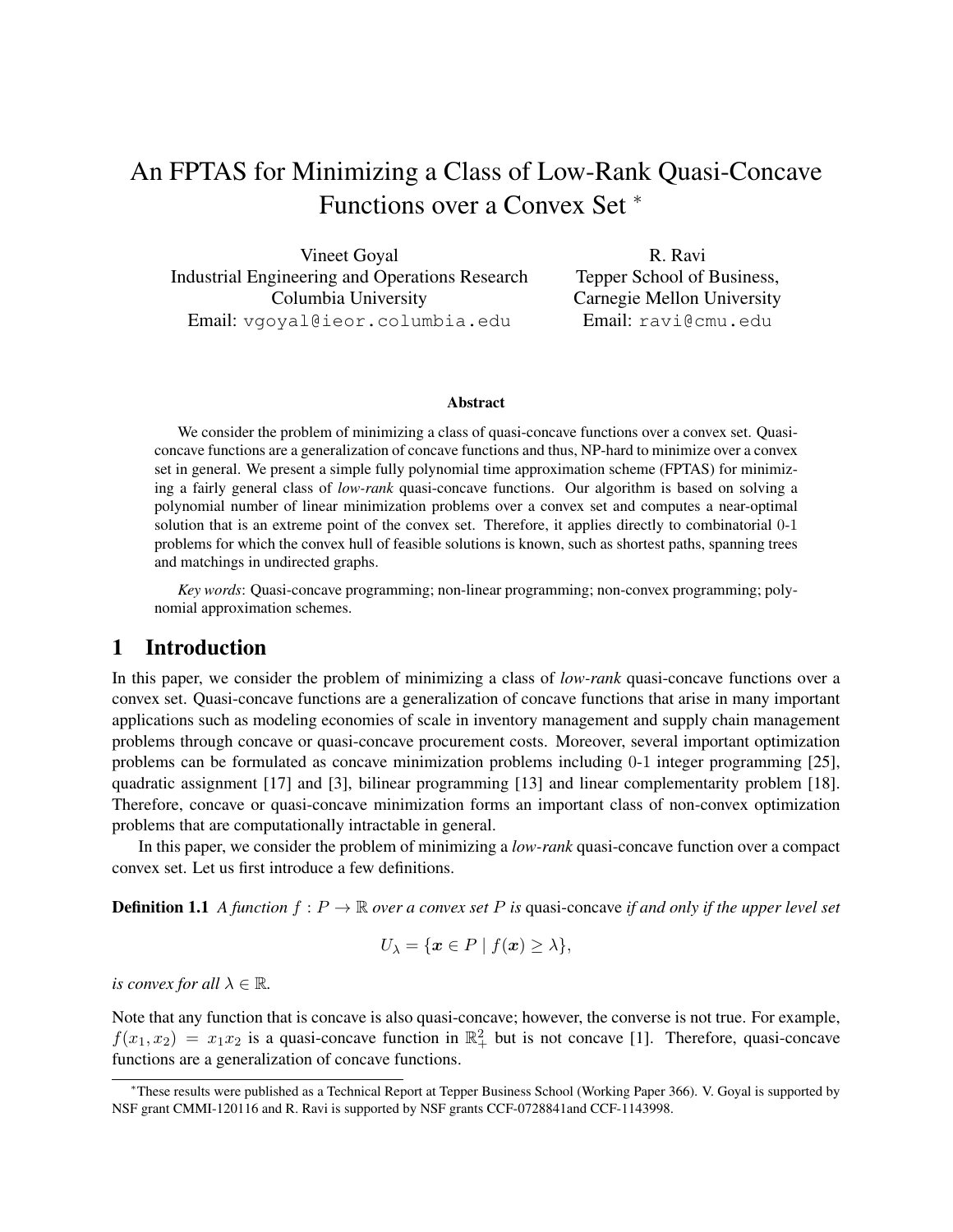Concave minimization is NP-hard even for the special case of minimizing a concave quadratic function over a hypercube [8]. In fact, Mittal and Schulz [20] show that it is not possible to approximate the minimum of a general concave function over the unit hypercube to within any factor, unless  $P = NP$ . Since the general concave minimization problem is hard, special cases of the problem have been of interest. To discuss the special cases, we first introduce the notion of a *rank* of a function following [15], and [24].

**Definition 1.2** The rank of a function  $f : \mathbb{R}^n \to \mathbb{R}$  is the smallest integer k such that,

$$
f(\boldsymbol{x}) = g(\boldsymbol{a}_1^T\boldsymbol{x}, \boldsymbol{a}_2^T\boldsymbol{x}, \dots, \boldsymbol{a}_k^T\boldsymbol{x}), \forall \boldsymbol{x} \in \mathbb{R}^n,
$$

for some function  $g: \mathbb{R}^k \to \mathbb{R}$  and linearly independent vectors  $\boldsymbol{a}_1, \boldsymbol{a}_2, \ldots, \boldsymbol{a}_k \in \mathbb{R}^n$ .

Below are some examples to illustrate the notion of the rank of a function.

- 1. If  $f(\mathbf{x}) = (\mathbf{a}_1^T \mathbf{x})(\mathbf{a}_2^T \mathbf{x})$  where  $\mathbf{a}_1$  and  $\mathbf{a}_2$  are linearly independent, then f has rank two.
- 2. If  $f(\mathbf{x}) = \prod_{i=1}^{k} (\mathbf{a}_i^T \mathbf{x})$  where  $k \ge 1$  and  $\mathbf{a}_1, \dots, \mathbf{a}_k$  are linearly independent, then f has rank k.
- 3. If  $f(x) = \frac{a_1^T x}{a_1^T x}$  $\frac{a_1^2 x}{a_2^T x}$  where  $a_1$  and  $a_2$  are linearly independent and  $a_2^T x \neq 0$ , then f has rank two.

The problem of minimizing low-rank concave functions has been extensively studied in the literature. While one might think that the special case of constant-rank functions are easy to optimize, Pardalos and Vavasis [23] show that even minimizing a quadratic function of rank two over a polytope is NP-hard. Matsui [19] proves an even stronger version where he shows that minimizing the product of two strictly positive linear functions over a polytope is NP-hard. Therefore, it is natural to study algorithms that compute near-optimal solutions. This has received considerable interest in the literature both from a point of view of designing computationally efficient heuristics as well as designing polynomial time algorithms with provable performance bounds.

Konno et al. [14] consider the low-rank concave quadratic minimization problem and propose a tabusearch heuristic to solve the problem. Porembski [24] considers a generalization of the low-rank concave quadratic functions where the objective function is non-linear for a small number of variables and propose a cutting plane solution approach. Several other solution approaches including enumeration (see for instance [2] and [5]) and cutting plane methods [28] have been studied in the literature. We refer the reader to surveys by Horst and Pardalos [10] and Pardalos and Rosen [22] for an extensive discussion. The above solution approaches are efficient heuristics but do not provide any bounds on the running time or performance of the algorithm.

There has been extensive work from the perspective of designing efficient algorithms with provable performance bounds as well. Vavasis [29] gives an approximation scheme for low-rank quadratic optimization problems. However, the notion of approximation algorithm is different from the one we use in this paper. In [29], a solution  $\hat{x}$  is an  $\epsilon$ -approximate solution for the problem of minimizing a function f if

$$
f(\hat{\boldsymbol{x}}) \leq (1 - \epsilon)f(\boldsymbol{x}^*) + \epsilon M,
$$

where  $M = \max_x f(x)$ . Therefore, any solution is 1-approximation according to this definition. On the other hand, we consider the standard notion of relative approximation ratio where a solution  $\hat{x}$  is a  $(1 + \epsilon)$ approximation if

$$
f(\hat{\boldsymbol{x}}) \leq (1+\epsilon)f(\boldsymbol{x}^*).
$$

Kern and Woeginger [12] consider the problem of minimizing a product of two linear functions and give an FPTAS for the problem. Recall that product of two linear functions is a quasi-concave function of rank 2.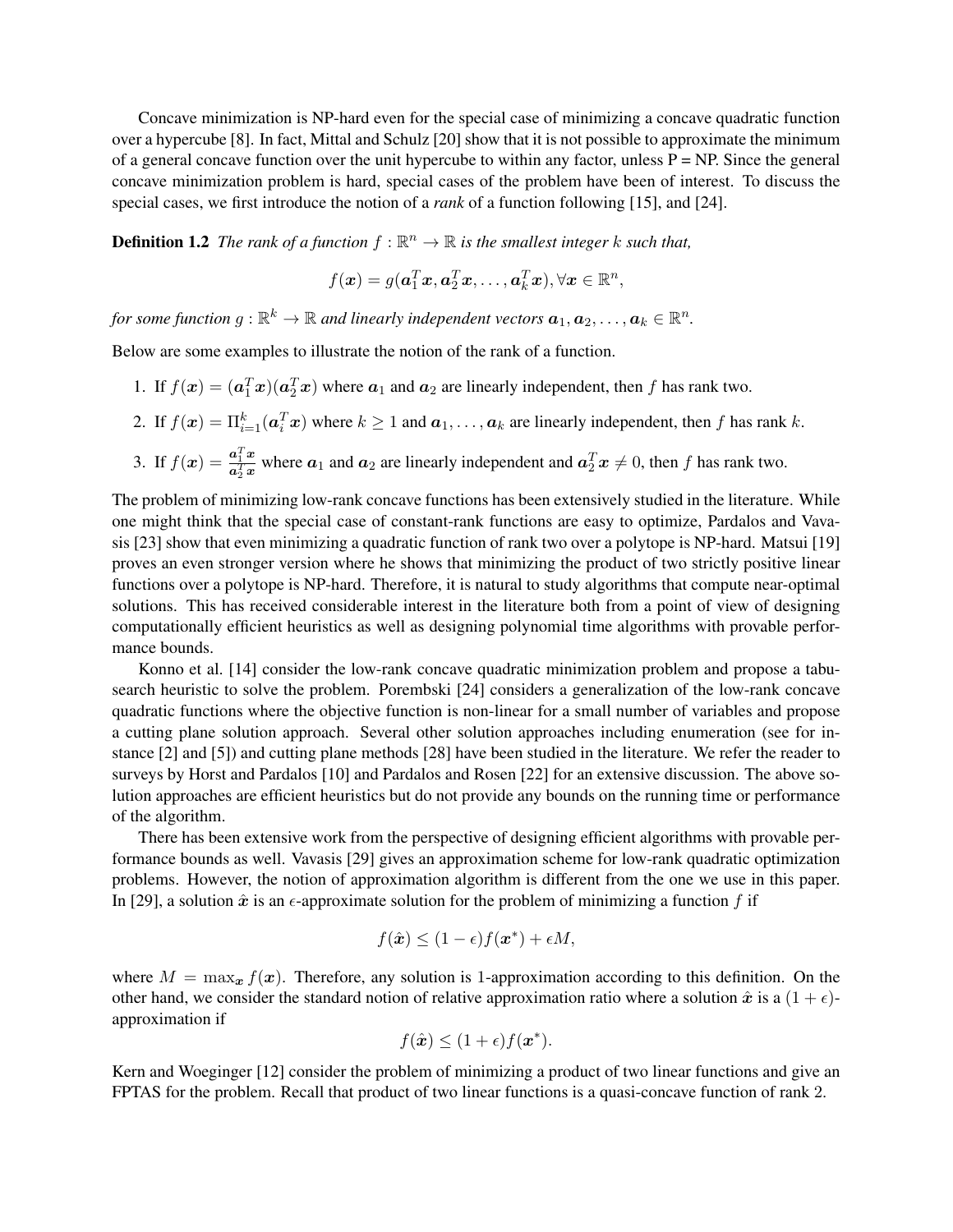Kelner and Nikolova [11] and Mittal and Schulz [20] are two recent papers that are most closely related to our work. Kelner and Nikolova [11] propose an approximation scheme with polynomial smoothed complexity for the low-rank quasi-concave minimization problem if the objective function satisfies a Lipschitz condition with respect to the  $L_1$ -norm with a polynomially bounded coefficient, i.e.,

$$
|f(\boldsymbol{x}) - f(\boldsymbol{y})| \leq \phi(n) \cdot |\boldsymbol{x} - \boldsymbol{y}|_1, \ \forall \ \boldsymbol{x}, \boldsymbol{y},
$$

where  $\phi(\cdot)$  is a fixed polynomial and n is the dimension of the decision space. They also show that it is NP-hard to approximate the general quasi-concave minimization problem by a ratio better than  $\Omega(\log n)$ unless  $P = NP$ . In our results, we do not require a Lipschitz condition on the objective but we do assume that the objective function satisfies certain scalability properties described later. The two assumptions are similar in spirit but are independent. It is possible that a function satisfies our assumption of scalability but not the Lipschitz condition of [11] and vice-versa. Moreover, our algorithm is a deterministic polynomial time algorithm and is based on solving several linear minimization problems with appropriate objectives that are based on the gradient of the original function. This approach provides geometric insights for the concave and quasi-concave minimization that are of independent interest and can be useful in designing practical algorithms for more general concave minimization problems.

In another recent paper, Mittal and Schulz [20] independently propose an FPTAS for optimizing a class of low-rank functions (not necessarily quasi-concave). Their algorithm is based on considering the projection in the low-rank subspace and solving feasibility problems at the set of appropriately chosen grid points.

The algorithm in [20] works for minimizing more general functions than just quasi-concave; however, it does not give an extreme point solution if the function is quasi-concave. To obtain an extreme point solution for quasi-concave functions, the authors refer to results of Diakonikolas and Yannakakis [6] who construct an approximate Pareto optimal curves efficiently in the context of multi-objective optimization. The problem of constructing an approximate Pareto optimal set for multi-objective optimization is also closely related and has been studied extensively (see Safer and Orlin [27], Papadimitriou and Yannakakis [21]). Moreover, the FPTAS presented in our paper is more efficient for quasi-concave functions under mild assumptions and we compare the running time in Section 2. Also, as mentioned earlier, our algorithm is based on solving a polynomial number of appropriately chosen linear optimization problems over a convex set and this technique could be of independent interest.

### 1.1 Model and Assumptions

We consider the problem of minimizing a quasi-concave function  $f : \mathbb{R}^n \to \mathbb{R}_+$  of rank k over a compact convex set  $P \subset \mathbb{R}^n$ . We assume that the convex set P is specified by a separation oracle. Since f has rank k, there exists  $g : \mathbb{R}^k \to \mathbb{R}_+$  and  $a_1, \dots, a_k \in \mathbb{R}^n$  such that

$$
f(\boldsymbol{x}) = g(\boldsymbol{a}_1^T \boldsymbol{x}, \dots, \boldsymbol{a}_k^T \boldsymbol{x}), \ \forall \boldsymbol{x} \in \mathbb{R}^n.
$$
 (1.1)

We assume that the linearly independent vectors  $a_1, \ldots, a_k$  that define the low-rank representation of f are given. Also, the function g and gradient  $\nabla g$  are given as a black-box input. These can be readily computed for a large class of quasi-concave functions  $f$ . In addition, we assume that  $g$  satisfies the following conditions.

(P1) The gradient  $\nabla g \ge 0$  for all  $y \in \mathbb{R}^k_+$ , i.e. partial derivative

$$
g_{y_i} = \frac{\partial g}{\partial y_i} \ge 0, \forall i = 1, \dots, k, \ \forall \mathbf{y} \in \mathbb{R}_+^k
$$

(P2)  $g(\alpha y) \leq \alpha^c g(y)$  for all  $\alpha \geq 1$  and some constant c.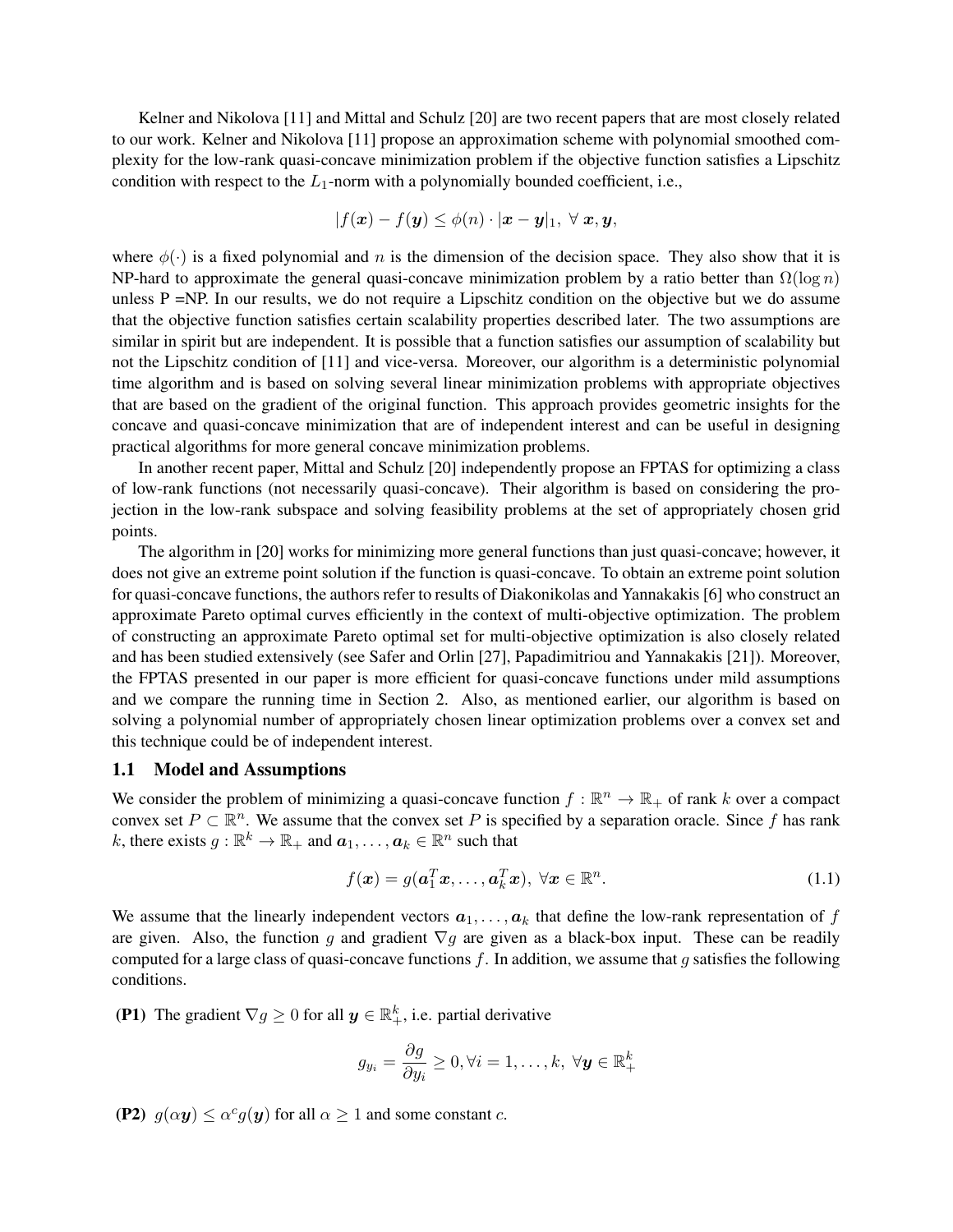(P3)  $a_i^T x > 0$  for all  $i = 1, ..., k, x \in P$ .

The second assumption is similar in spirit to the Lipschitz condition assumed in [11]. The above conditions are satisfied by a large class of quasi-concave functions that include linear multiplicative functions [16] and utility functions from microeconomics theory such as Leontief utilities and Cobb-Douglas utilities [7]. We can now state our minimization problem, Π, as follows.

$$
\min_{\boldsymbol{x}\in P} f(\boldsymbol{x}) = \min_{\boldsymbol{x}\in P} g(\boldsymbol{a}_1^T\boldsymbol{x}, \dots, \boldsymbol{a}_k^T\boldsymbol{x}).
$$
\n(1.2)

The following result about the minimum of quasi-concave functions is well known (for instance, see Bertsekas et al. [4]).

Proposition 1.3 *(Bertsekas et al. [4]) The minimum of a quasi-concave function over a compact convex set is attained at an extreme point of the set.*

In this paper, we present an FPTAS for the above problem where k is a constant and g satisfies (P1), (P2) and (P3) and relies on the above proposition. The basic idea of the algorithm is as follows. For a polynomial number of values of  $\lambda \in \mathbb{R}$ , we consider level curves,  $U_{\lambda}$  of g, where

$$
U_{\lambda} = \{ \boldsymbol{y} \mid g(\boldsymbol{y}) = \lambda \}.
$$

For each level curve, we solve a polynomial number of linear optimization problems with appropriate objective functions that depend on the gradient of the function on the level curve. Using the properties of quasi-concavity and the fact that g satisfies (P1), (P2), and (P3), we prove that considering a polynomial number of different values of  $\lambda$  is sufficient to find a near-optimal solution to  $\Pi$  that is also an extreme point of P. Our results can also be extended to the problem of maximizing low-rank quasi-convex functions under similar assumptions.

Outline. In Section 2, we describe our FPTAS for minimizing constant rank quasi-concave functions. We discuss applications of our algorithm to combinatorial problems in Section 3.

# 2  $(1 + \epsilon)$ -Approximation Algorithm

We present a fully polynomial time approximation scheme (FPTAS) for the problem Π (1.2) in this section. Since f has rank k and can be expressed using  $g : \mathbb{R}^k \to \mathbb{R}$  using an affine transformation through vectors  $a_1, \ldots, a_k$ , we can reformulate  $\Pi$  as follows. Let

$$
\boldsymbol{A} = [\boldsymbol{a}_1 \ \boldsymbol{a}_2 \cdots \boldsymbol{a}_k],
$$

and

$$
P_k = \{ \mathbf{A}^T \mathbf{x} \mid \mathbf{x} \in P \}. \tag{2.1}
$$

Since we have a separation oracle for P and A is known, we also have a separation oracle for  $P_k$ . Now,  $\Pi$ can be equivalently expressed as,

$$
\min \quad g(\mathbf{y}) \\
\text{s.t.} \quad \mathbf{y} \in P_k.\n\tag{2.2}
$$

Note that  $P_k \subset \mathbb{R}_+^k$  since  $P \subset \mathbb{R}_+^n$  and  $a_1, \ldots, a_k \in \mathbb{R}_+^n$ . From any solution,  $y \in P_k$ , we can construct a solution  $x \in P$  by solving a linear feasibility problem. We first show that g is also a quasi-concave function.

Lemma 2.1 *Let the function* g *be as defined in* (1.1)*. If the function* f *is quasi-concave, then* g *is also quasi-concave.*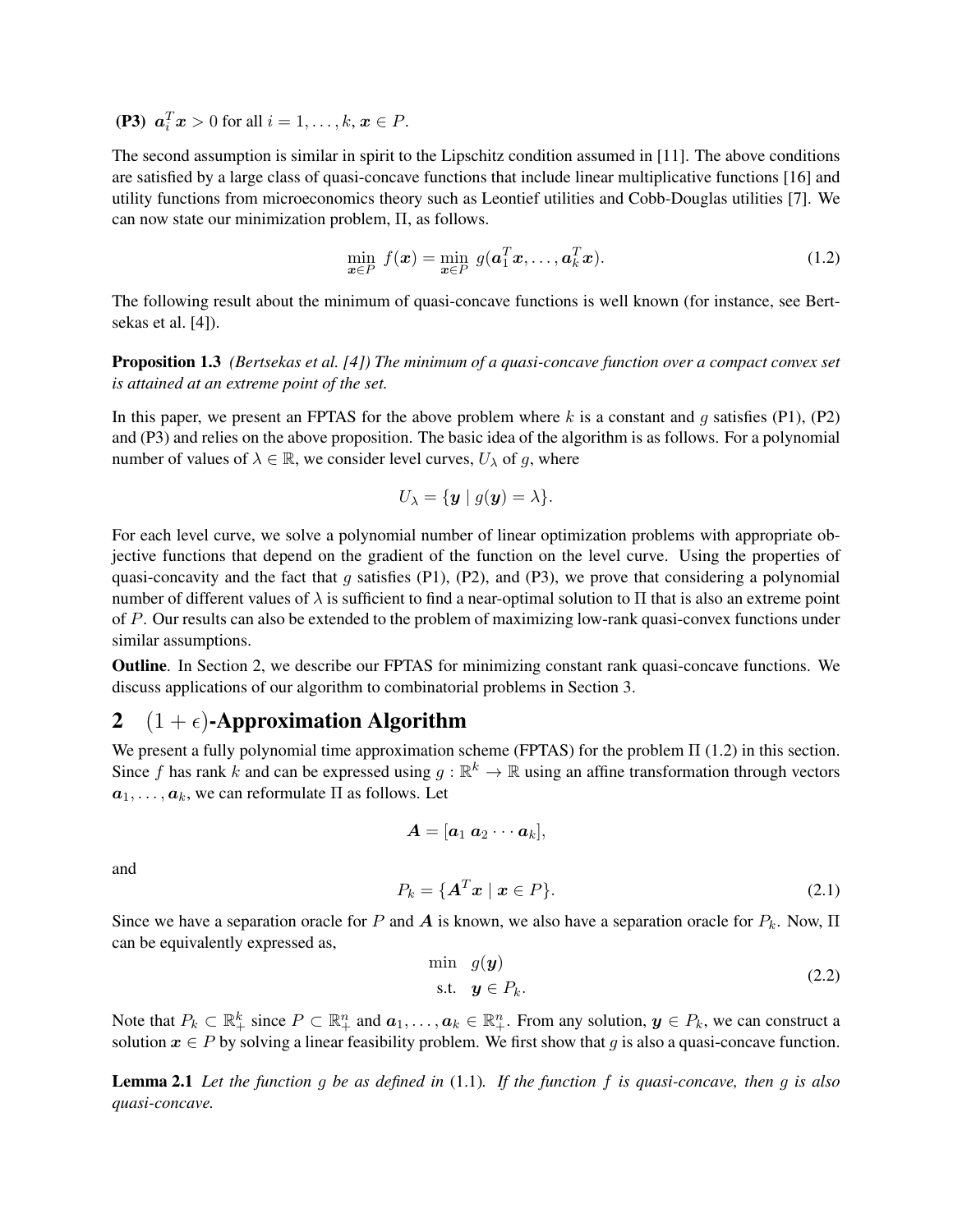**Proof:** Consider any  $\lambda \in \mathbb{R}$  and consider the upper level set,

$$
U^g_{\lambda} = \{ \mathbf{y} \in P_k \mid g(\mathbf{y}) \geq \lambda \}.
$$

Consider any  $y_1, y_2 \in U^g_\lambda$  $\hat{y}$  and  $0 \le \alpha \le 1$  and let  $\hat{y} = \alpha y_1 + (1 - \alpha)y_2$ . We need to prove that  $\hat{y} \in P_k$ . There exist  $x_1, x_2 \in P$  such that  $g(y_j) = f(x_j) \ge \lambda$  and  $y_j = A^T x_j$ ,  $j = 1, 2$ . Let

$$
U_{\lambda}^{f} = \{ \boldsymbol{x} \in P \mid f(\boldsymbol{x}) \geq \lambda \}.
$$

Since f is quasi-concave,  $U^f_{\lambda}$  $\chi^J$  is convex. Therefore,  $\hat{\mathbf{x}} = \alpha \mathbf{x}_1 + (1 - \alpha)\mathbf{x}_2 \in P$  which implies  $f(\hat{\mathbf{x}}) \geq \lambda$ . Now,

$$
\hat{\boldsymbol{y}} = \alpha \boldsymbol{y}_1 + (1 - \alpha) \boldsymbol{y}_2 = \alpha \boldsymbol{A}^T \boldsymbol{x}_1 + (1 - \alpha) \boldsymbol{A}^T \boldsymbol{x}_2 = \boldsymbol{A}^T \hat{\boldsymbol{x}}.
$$

Therefore,  $\hat{y} \in P_k$  which implies that g is quasi-concave.

Let us introduce a few notations. For all  $i = 1, \ldots, k$ ,

$$
\ell_i = \min_{\mathbf{y} \in P_k} y_i
$$
  
\n
$$
u_i = \max_{\mathbf{y} \in P_k} y_i
$$
  
\n
$$
\mathbf{y}_\ell^i \leftarrow \operatorname{argmin} \{ y_i \mid \mathbf{y} \in P_k \}
$$
  
\n
$$
\mathbf{y}_u^i \leftarrow \operatorname{argmax} \{ y_i \mid \mathbf{y} \in P_k \}.
$$
\n(2.3)

Note that Assumption (P3) implies that  $\ell_i > 0$  for all  $i = 1, \ldots, k$ . Let

$$
H_k=[\ell_1,u_1]\times[\ell_2,u_2]\times\cdots\times[\ell_k,u_k].
$$

and

$$
H_{k-1} = [\ell_1, u_1] \times [\ell_2, u_2] \times \cdots \times [\ell_{k-1}, u_{k-1}].
$$

Clearly,  $P_k \subseteq H_k$ . Note that  $|\log \ell_i|$  and  $|\log u_i|$  are both polynomial in the input size for all  $i = 1, ..., k$ . Therefore, we can construct a polynomial size grid to discretize the set  $H_{k-1}$ . In particular, for a given  $\epsilon > 0$ , let

$$
n_i = \left\lceil \log_{(1+\epsilon)} \left( \frac{u_i}{\ell_i} \right) \right\rceil,
$$

and

$$
\Gamma_i^{\epsilon} = \{ \ell_i \cdot (1 + \epsilon)^j \mid j = 0, 1, \dots, n_i \}.
$$
 (2.4)

Consider the following set  $\Gamma^{\epsilon} \subset H_{k-1}$ .

$$
\Gamma^{\epsilon} = \Gamma_1^{\epsilon} \times \Gamma_2^{\epsilon} \times \ldots \times \Gamma_{k-1}^{\epsilon}.
$$
 (2.5)

Note that for any point  $(y_1, \ldots, y_{k-1}) \in H_{k-1}$ , there exists  $(\tilde{y}_1, \ldots, \tilde{y}_{k-1}) \in \Gamma^{\epsilon}$  such that  $y_j \leq (1 + \epsilon) \tilde{y}_j$ for all  $j = 1, ..., k - 1$ . Therefore,  $H_{k-1}$  can be *approximated* by the discrete set  $\Gamma^{\epsilon}$ .

Now, we can describe the basic algorithm as follows. Let  $z^*$  denote the optimal objective value of (2.2). We maintain an upper bound,  $z_U$  and a lower bound,  $z_L$  on  $z^*$  and let

$$
z = \frac{z_U + z_L}{2}.
$$

In each iteration of the algorithm, we solve a polynomial number of linear optimization problems over  $P_k$ and either update the upper bound to less than or equal to z or update the lower bound to  $z/(1 + O(\epsilon))$ . In particular, we show that one of the following holds in each iteration of the algorithm.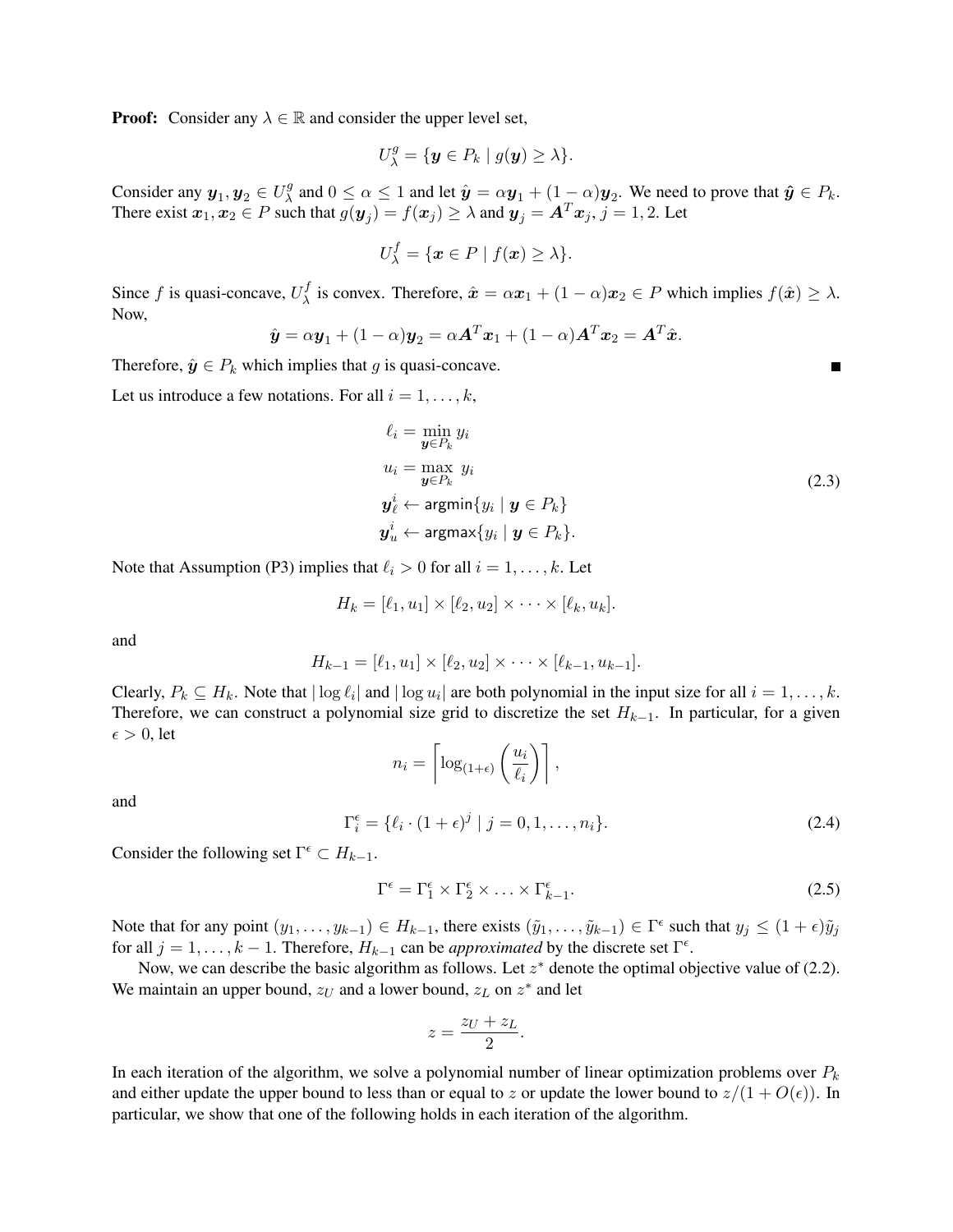1. Either the algorithm finds a feasible solution to  $\Pi$  with objective value less than or equal to z, or

2. 
$$
z^* \geq \frac{z}{1+O(\epsilon)}.
$$

Therefore, in each iteration we are able to reduce the ratio between the upper and lower bound by a constant factor and the algorithm terminates when  $z_U$  and  $z_L$  are close. So the number of iterations in the algorithm is  $O\left(\log \frac{z_U}{z_L}\right)$ ). We give a formal description of the algorithm below. For any  $\lambda \in \mathbb{R}$ , let

$$
\mathcal{T}_{\lambda}^{\epsilon} = \{ (v_1, \dots, v_k) \mid (v_1, \dots, v_{k-1}) \in \Gamma^{\epsilon}, g(v_1, \dots, v_k) = \lambda \}. \tag{2.6}
$$

To compute  $\mathcal{T}_{\lambda}^{\epsilon}$  for any  $\lambda, \epsilon > 0$ , we need to solve a single variable equation to compute  $v_k$  such that  $g(v_1,\ldots,v_k) = \lambda$  given any  $(v_1,\ldots,v_{k-1}) \in \Gamma^{\epsilon}$ . We assume that this inverse function is given as a black-box input.

**Input**: A rank k quasi-concave function f, a compact convex set  $P \subseteq \mathbb{R}_+^n$ , and  $\epsilon > 0$ . 1. Let  $\hat{\epsilon} = \epsilon/(c+1)$ . Consider  $\Gamma^{\hat{\epsilon}} = \Gamma_1^{\hat{\epsilon}} \times \Gamma_2^{\hat{\epsilon}} \times \ldots \times \Gamma_{k-1}^{\hat{\epsilon}}.$ 2. Initialize  $z_L \leftarrow g(\ell_1, \ell_2, \ldots, \ell_k), \ \ z_U \leftarrow \min_{i=1}^k \{g(\bm{y}_\ell^i), g(\bm{y}_u^i)\}.$ 3. while  $(z_U > (1 + \epsilon)z_L)$ (a) Let  $\lambda \leftarrow \frac{z_U + z_L}{2}$  $rac{1}{2}$ . (b) For each  $v \in \mathcal{T}_{\lambda}^{\hat{\epsilon}}$ , i. Solve the following linear minimization problem  $LP(v)$ :  $z_{\boldsymbol{v}}^* = \min \left( \nabla g(\boldsymbol{v}) \right)^T \boldsymbol{y}$  $y \in P_k$ , and let  $y_v^* \in P_k$  be an extreme point optimal solution for  $\mathsf{LP}(v)$ . ii. If  $z_U > g(\mathbf{y}_{v}^*),$  $z_U \leftarrow g(\boldsymbol{y_v^*}), \ \ \boldsymbol{y_A} \leftarrow \boldsymbol{y_v^*}.$ (c) If for all  $\mathbf{v} \in \mathcal{T}_{\lambda}^{\hat{\epsilon}}$ ,  $z_{\mathbf{v}}^* \ge (\nabla g(\mathbf{v}))^T \mathbf{v}$ , then  $z_L \leftarrow \frac{\lambda}{(1 + \epsilon)^2}$  $\frac{\dot{\cdot} }{(1+\hat{\epsilon})^c}$ . 4. Return  $y_A$ .

#### Figure 1: Algorithm  $A$  for Minimizing a low-rank Quasi-concave Function

In the following lemmas, we prove the correctness of the algorithm. We first show that  $z_U$  and  $z_L$  are initialized correctly. Next, we show that the algorithm updates  $z_L$  and  $z_U$  correctly in each iteration. Finally, we show that in each iteration, the algorithm either updates  $z_U$  or  $z_L$ , and, therefore, reduces the ratio of  $z_U$ and  $z_L$  by a constant factor.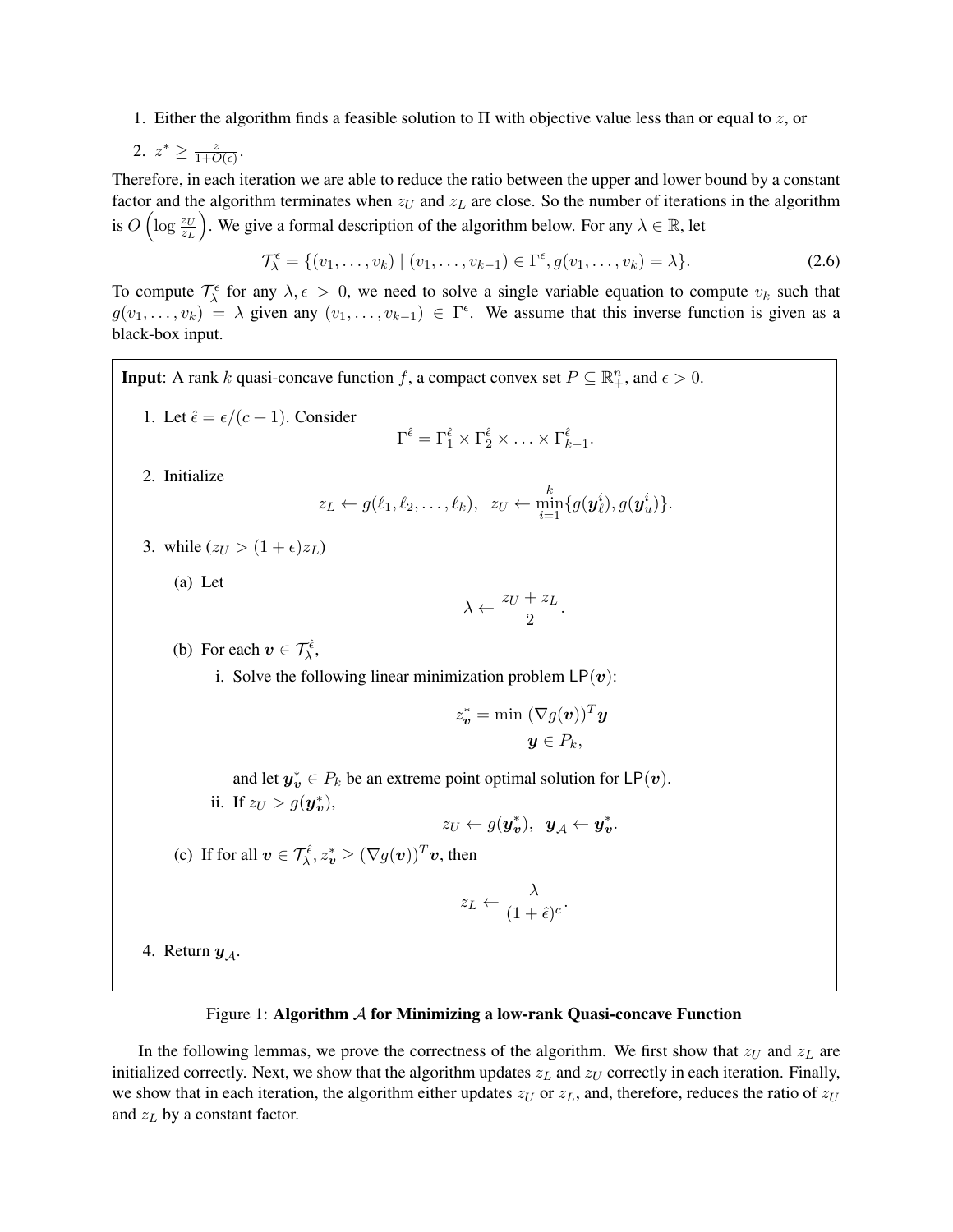Lemma 2.2 *In Step 2 of Algorithm* A*, the upper and lower bounds are initialized correctly, i.e.,*

$$
g(\ell_1,\ell_2,\ldots,\ell_k) \leq z^* \leq \min_{i=1}^k \{g(\boldsymbol{y}_{\ell}^i), g(\boldsymbol{y}_{u}^i)\}.
$$

**Proof:** Note that  $y_{\ell}^i, y_u \in P_k$  for all  $i = 1, ..., k$ . Therefore,  $z^* \le \min\{g(y_{\ell}^i), g(y_u^i)\}\)$  for all i which implies

$$
z^* \leq \min_{i=1}^k \{g(\boldsymbol{y}_{\ell}^i), g(\boldsymbol{y}_{u}^i)\}.
$$

From (2.3), we know that for any  $y \in P_k$ ,  $y_i \ge \ell_i$  for all  $i = 1, ..., k$ . Also,  $\nabla g \ge 0$  for all  $y \in \mathbb{R}^k_+$ . Therefore,

$$
g(\ell_1,\ldots,\ell_k)\leq g(\boldsymbol{y}),\ \forall \boldsymbol{y}\in P_k,
$$

which implies  $g(\ell_1, \ldots, \ell_k) \leq z^*$ 

Next, we show that  $z_U$  and  $z_L$  are correctly updated by the algorithm.

**Lemma 2.3** *Algorithm A correctly updates*  $z_U$  *in Step 3(b)ii.* 

**Proof:** Note that  $z_U$  is updated in Step 3(b)ii only if we find a feasible solution  $y \in P_k$  such that  $z_U > g(y)$ . Therefore, the algorithm updates  $z_U$  correctly

**Lemma 2.4** *Algorithm A correctly updates*  $z_L$  *in Step 3c.* 

**Proof:** In any iteration with parameter  $\lambda$ ,  $z_L$  is updated only if for all  $v \in \mathcal{T}_{\lambda}^{\hat{\epsilon}}$ ,  $z_v^* \ge (\nabla g(v))^T v$ . We show that in this case

$$
\lambda \le z^*(1+\hat{\epsilon})^c,
$$

where  $z^*$  is the optimal value of (2.2). Suppose  $y^* \in P_k$  is an optimal solution of (2.2). By construction of  $\Gamma^{\hat{\epsilon}}$ , there exists  $(v_1, \ldots, v_{k-1}) \in \Gamma^{\hat{\epsilon}}$  such that

$$
\frac{v_i}{1+\hat{\epsilon}} \le y_i^* < v_i, \ \forall i = 1, \dots, k-1.
$$

Let  $v_k$  be such that  $g(v_1, \ldots, v_k) = \lambda$  and  $v = (v_1, \ldots, v_k) \in \mathcal{T}_{\lambda}^{\hat{\epsilon}}$ . Recall that for all  $i = 1, \ldots, k$ ,  $g_{y_i}(v)$ denotes the partial derivative of g with respect to  $y_i$  at  $v$ . Since  $z_v^* \ge (\nabla g(v))^T v$ ,

$$
\sum_{i=1}^{k} g_{y_i}(\boldsymbol{v}) v_i \leq z_{\boldsymbol{v}}^* \tag{2.7}
$$

$$
\leq \sum_{i=1}^k g_{y_i}(\boldsymbol{v}) y_i^* \tag{2.8}
$$

$$
\leq \sum_{i=1}^{k-1} g_{y_i}(\boldsymbol{v}) v_i + g_{y_k}(\boldsymbol{v}) y_k^*, \qquad (2.9)
$$

where (2.8) follows from the optimality of  $z_v^*$  for LP( $v$ ) and (2.9) follows from the fact the  $g_{y_i}(v) \ge 0, y_i^* \le$  $v_i, \forall i = 1, \dots, k - 1$ . Therefore,  $v_k \leq y_k^*$  which implies  $\mathbf{v} \leq (1 + \hat{\epsilon}) \mathbf{y}^*$ . Now,

 $\lambda$ <sup>1</sup>

$$
\lambda = g(\boldsymbol{v}) \le g((1+\hat{\epsilon})\boldsymbol{y}^*) \le (1+\hat{\epsilon})^c g(\boldsymbol{y}^*).
$$

Here, the last inequality follows from the fact that  $g(\alpha y) \le \alpha^c g(y)$ ,  $\forall \alpha \ge 1$  and some constant  $c$ П Figure 2 illustrates the updates of lower and upper bounds in each iteration. Now, to complete the proof of the correctness, we show that in each iteration, we either update the upper bound or the lower bound.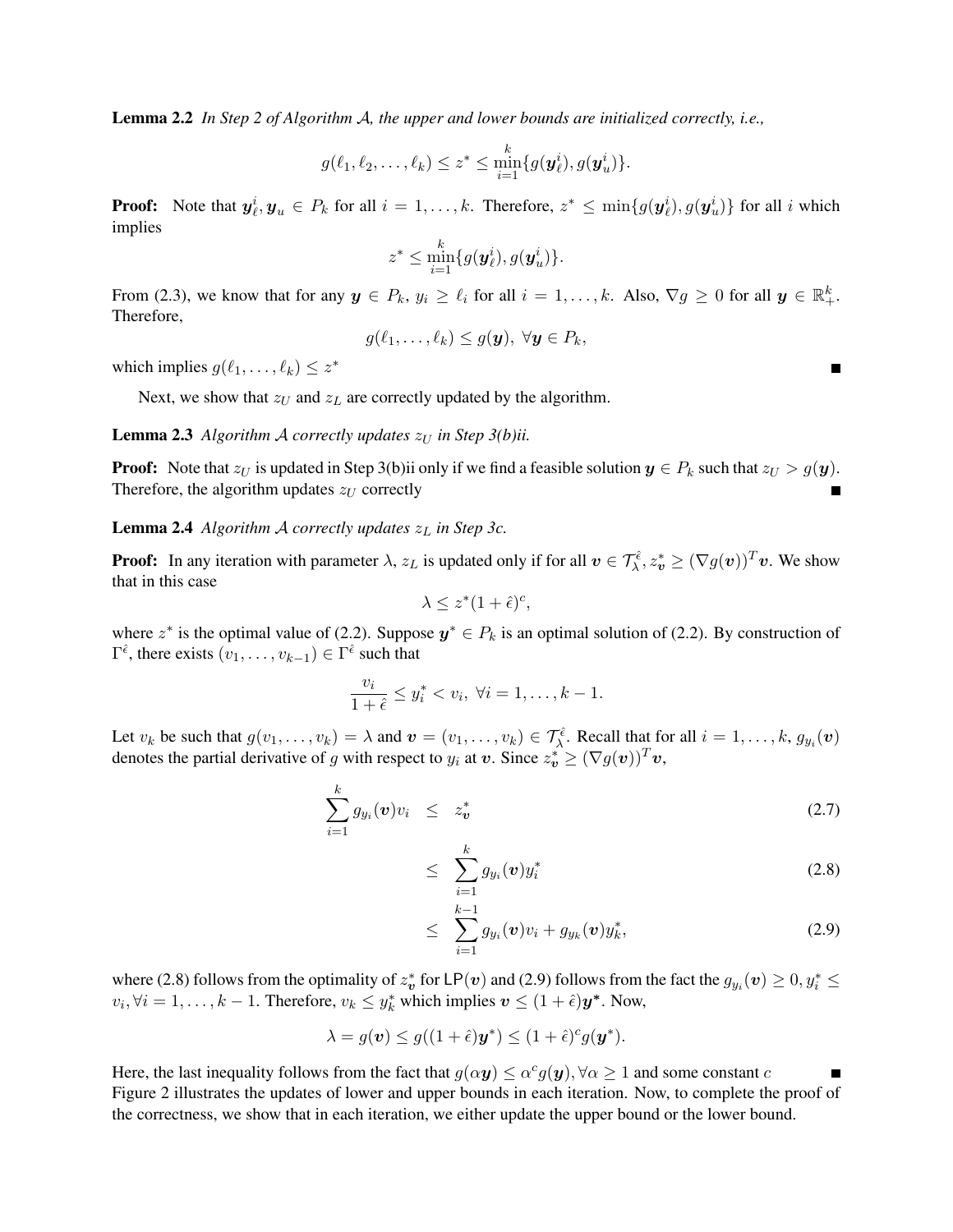

Figure 2: (a)  $g(\bm{x_v^*}) < \lambda \leq z_U$ ; (b)  $z_v^* \geq \nabla g(\bm{v})^T \bm{v}$  for all  $\bm{v} \in \mathcal{T}_\lambda$ 

**Lemma 2.5** At the end of each iteration with  $\lambda = (z_U + z_L)/2$  in the algorithm, one of the following holds.

- *1. Either*  $z_U$  *is updated to less than or equal to*  $\lambda$ *, or,*
- 2.  $z_L$  *is updated to*  $\lambda \cdot (1 + \hat{\epsilon})^{-c}$  *in step (3c).*

**Proof:** If  $z_v^* \geq (\nabla g(v))^T v$  for all  $v \in \mathcal{T}_{\lambda}^{\hat{\epsilon}}$ , then from Lemma 2.4, we know that  $z_L$  is updated to  $\lambda \cdot (1+\hat{\epsilon})^{-c}$ . Suppose this is not the case. Then,

$$
\exists \; \boldsymbol{v} \in \mathcal{T}_{\lambda}^{\hat{\epsilon}} \; \text{s.t.} \; z_{\boldsymbol{v}}^* < (\nabla g(\boldsymbol{v}))^T \boldsymbol{v}.
$$

We show that we can update the upper bound  $z_U$  in this case. Consider the upper level set

$$
U_{\lambda} = \{ \mathbf{y} \in \mathbb{R}^k_+ \mid g(\mathbf{y}) \geq \lambda \}.
$$

Note that  $v \in U_{\lambda}$ . Since g is quasi-concave,  $U_{\lambda}$  is convex. Therefore,

$$
(\nabla g(\boldsymbol{v}))^T\boldsymbol{y} \geq (\nabla g(\boldsymbol{v}))^T\boldsymbol{v},
$$

is a valid supporting hyperplane for  $U_\lambda$  [26]. In fact, it is a tangential hyperplane to the level curve  $\{y \in$  $\mathbb{R}^k_+ | g(\mathbf{y}) = \lambda$  at v. Since

$$
z_{\boldsymbol{v}}^* = (\nabla g(\boldsymbol{v}))^T \boldsymbol{y}_{\boldsymbol{v}}^* < (\nabla g(\boldsymbol{v}))^T \boldsymbol{v},
$$

 $y_v^* \notin U_\lambda$  and  $g(y_v^*) < \lambda$ . Therefore, the upper bound  $z_U$  is updated to  $g(y_v^*)$  which is less than  $\lambda$ . Г The following lemma bounds the running time of the algorithm.

**Lemma 2.6** The running time of the algorithm A is polynomial in input size of the problem and  $\frac{1}{\epsilon}$ .

**Proof:** The algorithm does binary search for the objective value between the initial upper and lower bounds  $(z_U \text{ and } z_L)$  until  $z_U \le z_L(1+\epsilon)$ . In each iteration of the algorithm, the ratio of the upper and lower bounds reduces by at least  $(1 - \hat{\epsilon}/2)$ . If  $z_U^0(z_L^0)$  denote the initial upper (lower) bound on the objective value, then the number of iterations is

$$
O\left(\frac{1}{\hat{\epsilon}}\log\frac{z_U^0}{z_L^0}\right) = O\left(\frac{c}{\epsilon}\log\frac{z_U^0}{z_L^0}\right).
$$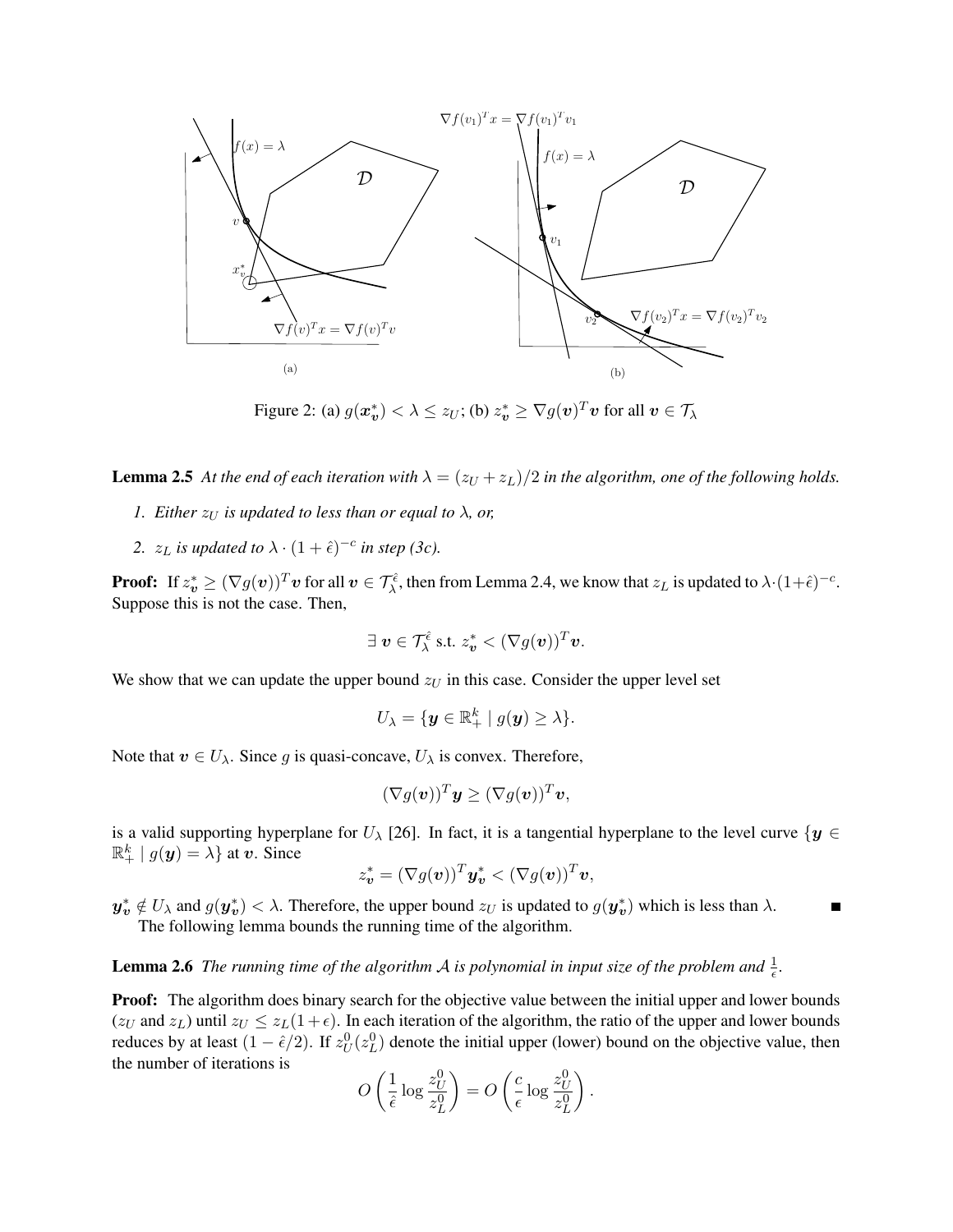For each iteration with  $\lambda = (z_L + z_U)/2$ , we solve  $O(|\mathcal{T}_{\lambda}^{\hat{\epsilon}}|)$  linear minimization problems over the convex set P. Let

$$
R = \max_{i=1}^{k} \frac{u_i}{\ell_i}.
$$

Note that  $\log R$  is polynomial in the input size of the problem since both  $|\log u_i|$  and  $|\log \ell_i|$  are polynomial in input size for all  $i = 1, \ldots, k$ . Now,

$$
|\mathcal{T}_{\lambda}^{\hat{\epsilon}}| \leq |\Gamma^{\hat{\epsilon}}| = \Pi_{i=1}^{k-1} |\Gamma_i^{\hat{\epsilon}}| = \left(\log_{1+\hat{\epsilon}} R\right)^{k-1} = O\left(\frac{\log R}{\hat{\epsilon}}\right)^{k-1} = O\left(\frac{c \log R}{\epsilon}\right)^{k-1}
$$

This shows that Algorithm  $\mathcal A$  solves

$$
O\left(\log \frac{z_U^0}{z_L^0} \cdot \frac{c^k \cdot (\log R)^{k-1}}{\epsilon^k}\right)
$$

convex optimization problems (in fact linear optimization over a convex set) which is polynomial in the input size and  $\frac{1}{\epsilon}$  for a constant k.

In contrast, the running time of the algorithm in [20] depends on  $(\log R)^k$ . We would like to note that we assume  $\nabla g$  is given as a black-box input and the single-variable inverse function to compute  $\mathcal{T}^{\epsilon}_{\lambda}$  is also given as a black-box input that are not required inputs for the algorithm in [20]. However, for a large class of functions  $f, \nabla g$  and the inverse function are readily available.

Algorithm A returns  $y_A \in P_k$  that is a  $(1 + \epsilon)$ -approximation for minimizing g over  $P_k$  for any  $\epsilon > 0$ where  $y_A$  is an extreme point of  $P_k$ . To obtain a solution  $x \in P$  that is an extreme point near-optimal minimizer of f in P, we can solve the optimization problem over  $P$ .

$$
\begin{aligned}\n\min 0\\ \mathbf{A}^T \mathbf{x} &= \mathbf{y}_{\mathcal{A}}\\ \n\mathbf{x} &\in P.\n\end{aligned}
$$

Thus, we have the following theorem.

Theorem 2.7 *There is a fully polynomial time approximation scheme (FPTAS) for minimizing a quasiconcave function* f *of constant rank* k *over a convex set if* f *satisfies (P1), (P2) and (P3). Furthermore, the algorithm returns a solution that is an extreme point of the convex set. The running time is polynomial in the input size and*  $1/\epsilon$ .

### 3 Applications to 0-1 Combinatorial Problems

In this section, we consider the following combinatorial problem.

$$
\min\{f(\boldsymbol{x}) \mid \boldsymbol{x} \in S\},\tag{3.1}
$$

.

where  $S \subseteq \{0,1\}^n$  and  $f : \mathbb{R}_+^n \to \mathbb{R}_+$  is a quasi-concave function of rank k that satisfies assumptions  $(P1)$ ,  $(P2)$ , and  $(P3)$ . We further assume that we know the description of the convex hull of S and we can solve linear optimization problems over  $conv(S)$  in polynomial time. Our algorithm A directly applies to obtaining a fully polynomial time approximation scheme for  $(3.1)$  since A computes a solution that is an extreme point of the conv $(S)$  which belongs to S.

Therefore, our result applies when S is the set of  $s-t$  paths, spanning trees, perfect matchings or  $s-t$ cuts in an undirected graph. Consider an undirected graph  $G = (V, E)$ , with costs  $c_1 : E \to \mathbb{R}_+$ , and  $c_2 : E \to \mathbb{R}_+$ . As an example, we obtain an FPTAS for the following problems.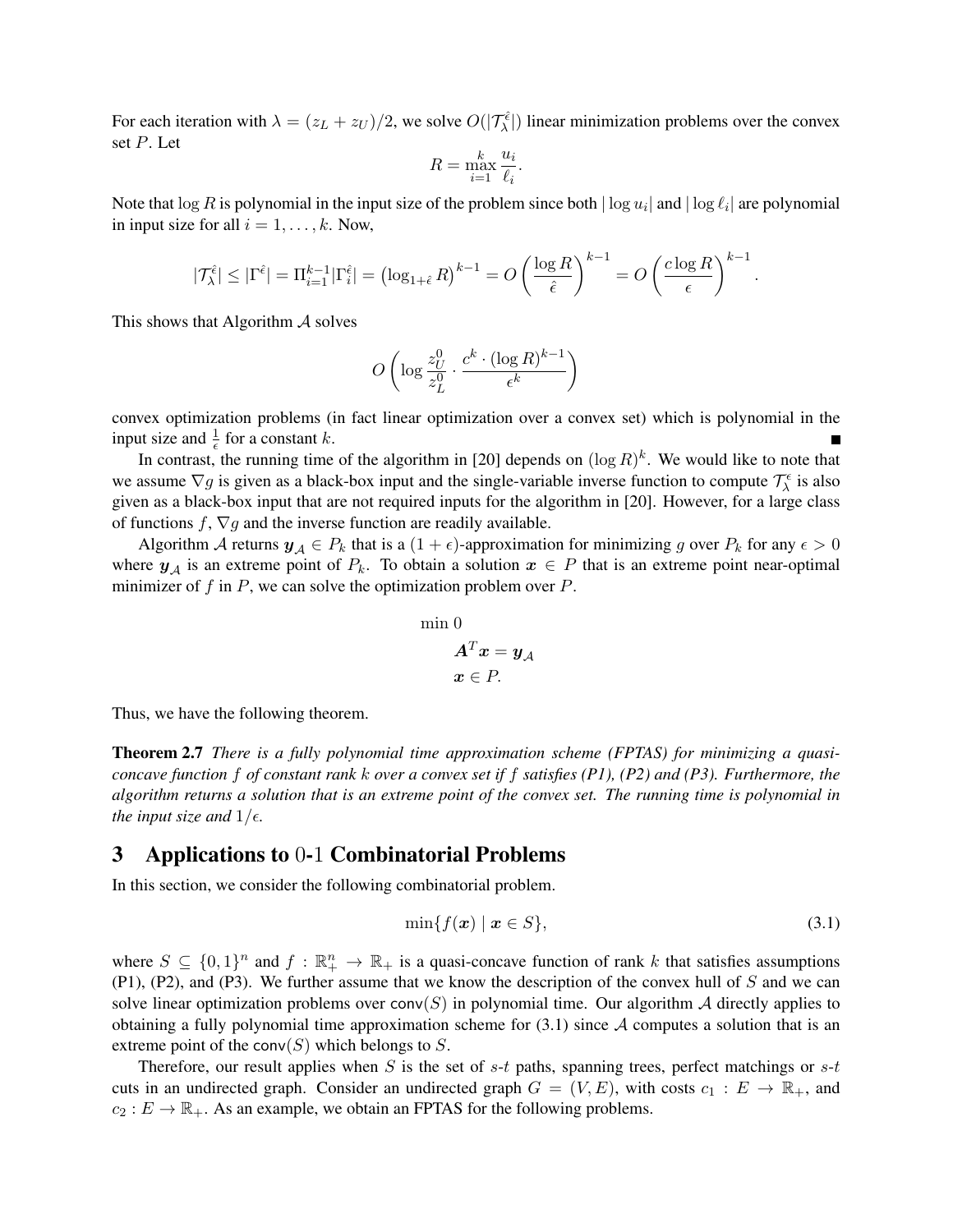1. **Spanning Trees**. Let  $S \subset E$  be the set of spanning trees of G. Algorithm A can be adapted to obtain an FPTAS for

$$
\min_{T \in S} c_1(T) \cdot c_2(T).
$$

2. Minimum Product Cut. Let  $S \subset E$  be the set of s-t cuts in G. Algorithm A can be adapted to obtain an FPTAS for

$$
\min_{X \in S} c_1(X) \cdot c_2(X).
$$

3. Minimum Product Path. Let  $S \subset E$  be the set of s-t paths in G. Algorithm A can be adapted to obtain an FPTAS for

$$
\min_{X \in S} c_1(X) \cdot c_2(X).
$$

We would like to note that for the minimum product cut and minimum product path problems, we can optimize over the dominant of  $conv(S)$  instead of  $conv(S)$  since the costs are non-negative. The above problems can be generalized to minimizing a product of a constant number of linear costs instead of just two. This generalizes the result of Kern and Woeginger [12] and Goyal et al. [9] who consider minimizing the product of two linear functions over a polytope and give an FPTAS for the same. The general algorithm in [20] for low-rank minimization is not applicable for the above combinatorial problems as the solution is not necessarily an extreme point.

# 4 Conclusions

In this paper, we consider minimizing a class of low-rank quasi-concave functions over a convex set and obtain an FPTAS for the problem. Since  $f$  is minimized at an extreme point of the convex set, there exists a linear objective function that is minimized at the same extreme point as  $f$ . Our algorithm can be interpreted as an efficient search of such a linear objective function where we search over the gradient of  $f$  at a polynomial number of points. This search procedure is very general and it would be interesting to see if the idea can be extended to other non-convex optimization problems.

In comparison to [20], it gives better running times  $(O((\log R)^{k-1})$  versus  $O((\log R)^k)$  of [20]). Furthermore, it is also applicable to providing integer solutions of good quality to combinatorial problems with linear descriptions of their convex hulls as outlined in Section 3, whereas the general algorithm in [20] do not apply to this setting as their solution is not necessarily an extreme point.

# References

- [1] M. Avriel, WE Diewert, S. Schaible, and I. Zang. Generalized Convexity, 1988.
- [2] M.L. Balinski. An algorithm for finding all vertices of convex polyhedral sets. *J. Soc. Indust. Appl. Math*, 9(1), 1961.
- [3] M.S. Bazaraa and H.D. Sherali. On the use of exact and heuristic cutting plane methods for the quadratic assignment problem. *Journal of the Operational Research Society*, 33(1):991–1003, 1982.
- [4] D.P. Bertsekas, A. Nedić, and A. Ozdaglar. Convex analysis and optimization. 2003.
- [5] C.A. Burdet. Generating all the faces of a polyhedron. *SIAM Journal on Applied Mathematics*, 26(3):479–489, 1974.
- [6] I. Diakonikolas and M. Yannakakis. Succinct approximate convex pareto curves. In *Proceedings of the nineteenth annual ACM-SIAM symposium on Discrete algorithms*, pages 74–83. Society for Industrial and Applied Mathematics, 2008.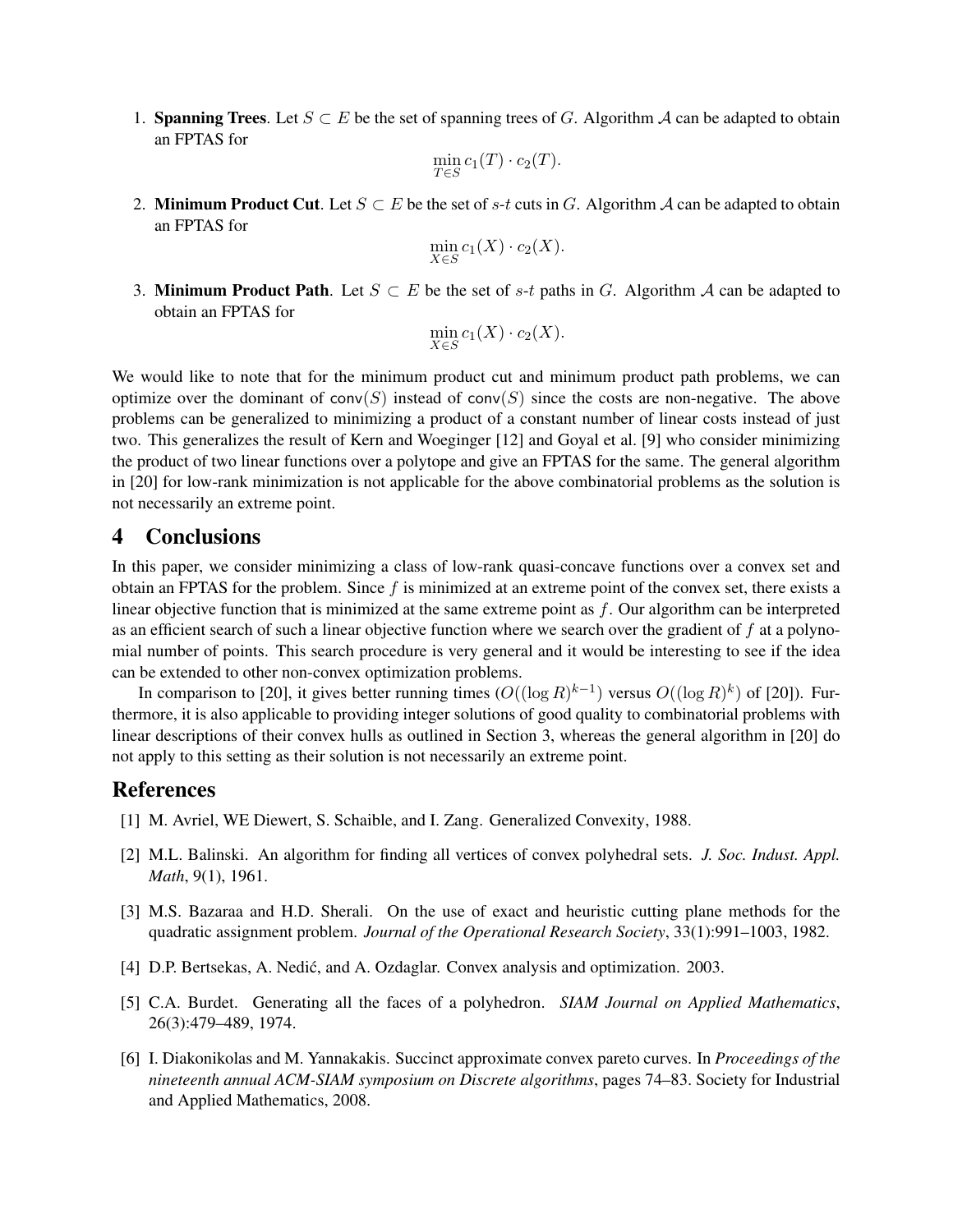- [7] E. Eisenberg. Aggregation of Utility Functions. *Management Sciences*, 7(4):337–350, 1961.
- [8] M.R. Garey, D.S. Johnson, and L. Stockmeyer. Some simplified NP-complete graph problems. *Theoretical Computer Science*, 1(3):237–267, 1976.
- [9] V. Goyal, L. Genc-Kaya, and R. Ravi. An FPTAS for minimizing the product of two non-negative linear cost functions. *Mathematical Programming Ser. A*, pages 1–5, 2009.
- [10] R. Horst and P.M. Pardalos. *Handbook of Global Optimization*. Kluwer Academic Publishers, 1995.
- [11] Jonathan A. Kelner and Evdokia Nikolova. On the hardness and smoothed complexity of quasi-concave minimization. In *FOCS '07: Proceedings of the 48th Annual IEEE Symposium on Foundations of Computer Science*, pages 472–482, Washington, DC, USA, 2007. IEEE Computer Society.
- [12] W. Kern and G. Woeginger. Quadratic programming and combinatorial minimum weight product problems. *Mathematical Programming*, 110(3):641–649, 2007.
- [13] H. Konno. A cutting plane algorithm for solving bilinear programs. *Mathematical Programming*, 11(1):14–27, 1976.
- [14] H. Konno, C. Gao, and I. Saitoh. Cutting Plane/Tabu Search Algorithms for Low Rank Concave Quadratic Programming Problems. *Journal of Global Optimization*, 13(3):225–240, 1998.
- [15] H. Konno, P.T. Thach, and T. Hoang. *Optimization on low rank nonconvex structures*. Kluwer Academic Boston, Mass, 1997.
- [16] Hiroshi Konno and Takahito Kuno. Linear multiplicative programming. *Math. Program.*, 56(1-3):51– 64, 1992.
- [17] E.L. Lawler. The quadratic assignment problem. *Management Science*, 9(4):586–599, 1963.
- [18] OL Mangasarian. The linear complementarity problem as a separable bilinear program. *Journal of Global Optimization*, 6(2):153–161, 1995.
- [19] T. Matsui. NP-hardness of linear multiplicative programming and related problems. *Journal of Global Optimization*, 9(2):113–119, 1996.
- [20] S. Mittal and A.S. Schulz. An FPTAS for Optimizing a Class of Low-Rank Functions Over a Polytope. *Mathematical Programming (Online First)*, 2012.
- [21] C.H. Papadimitriou and M. Yannakakis. On the approximability of trade-offs and optimal access of web sources. In *Foundations of Computer Science, 2000. Proceedings. 41st Annual Symposium on*, pages 86–92. IEEE, 2000.
- [22] P.M. Pardalos and JB Rosen. Methods for global concave minimization: A bibliographic survey. *SIAM Review*, 28(3):367–379, 1986.
- [23] P.M. Pardalos and S.A. Vavasis. Quadratic programming with one negative eigenvalue is NP-hard. *Journal of Global Optimization*, 1(1):15–22, 1991.
- [24] M. Porembski. Cutting Planes for Low-Rank-Like Concave Minimization Problems. *Operations Research*, 52(6):942–953, 2004.
- [25] M. Raghavachari. On connections between zero-one integer programming and concave programming under linear constraints. *Operations Research*, 17(4):680–684, 1969.